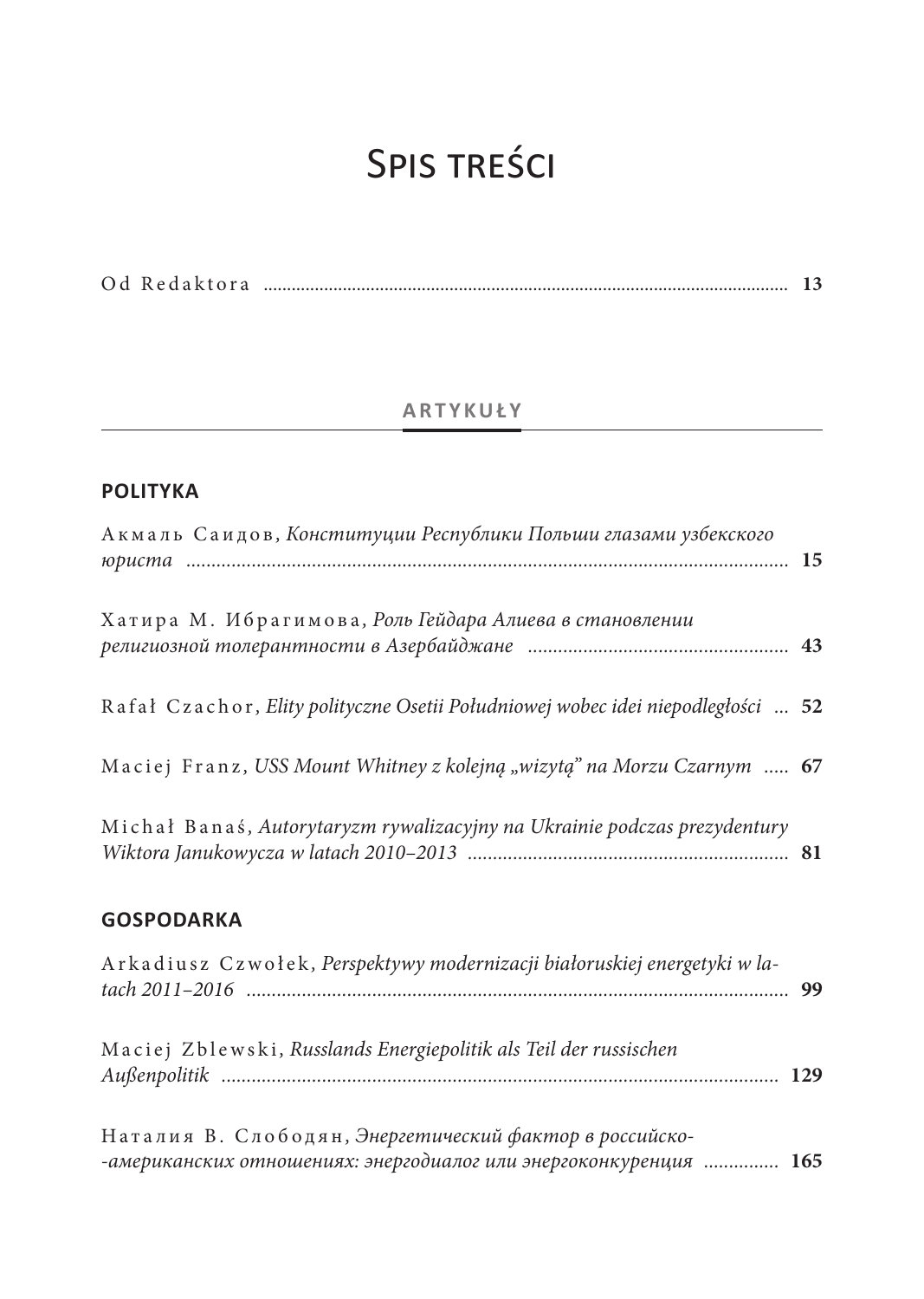#### **HISTORIA**

| Лариса Лыкошина, Российско-польские отношения                                                                                      |  |
|------------------------------------------------------------------------------------------------------------------------------------|--|
| Акылбек Л. Салиев, Царская власть и народные суды кочевого<br>населения Туркестана: проблемы взаимоотношений (по архивным,         |  |
| Наталья Прохорова, Генезис истории архитектуры древнего                                                                            |  |
| Дариуш Мательски, Национальное самосознание и интеграционные<br>процессы лужицких сербов в Германской империи (от средневековья до |  |
| Michihiro Yasui, Ex oriente lux: Roman Dmowski w Japonii  241                                                                      |  |
| Георгий Н. Хлыпенко, Историческая проза Аммиана фон Бека                                                                           |  |

# **SPRAWOZDANIA**

| Andrzej Chodubski, Sprawozdanie z międzynarodowej konferencji naukowej                                                                                                                                                             |  |
|------------------------------------------------------------------------------------------------------------------------------------------------------------------------------------------------------------------------------------|--|
| Zuzanna Osmólska, Sprawozdanie z II Międzynarodowej Konferencji Nauko-                                                                                                                                                             |  |
| Tomasz Kowalczyk, Sprawozdanie z VII Międzynarodowej Konferencji<br>Naukowej "Azja w XXI Wieku: Wyzwania, Dylematy, Perspektywy. Refleksje nad<br>gospodarką, polityką, bezpieczeństwem, kulturą i edukacją współczesnej Azji  289 |  |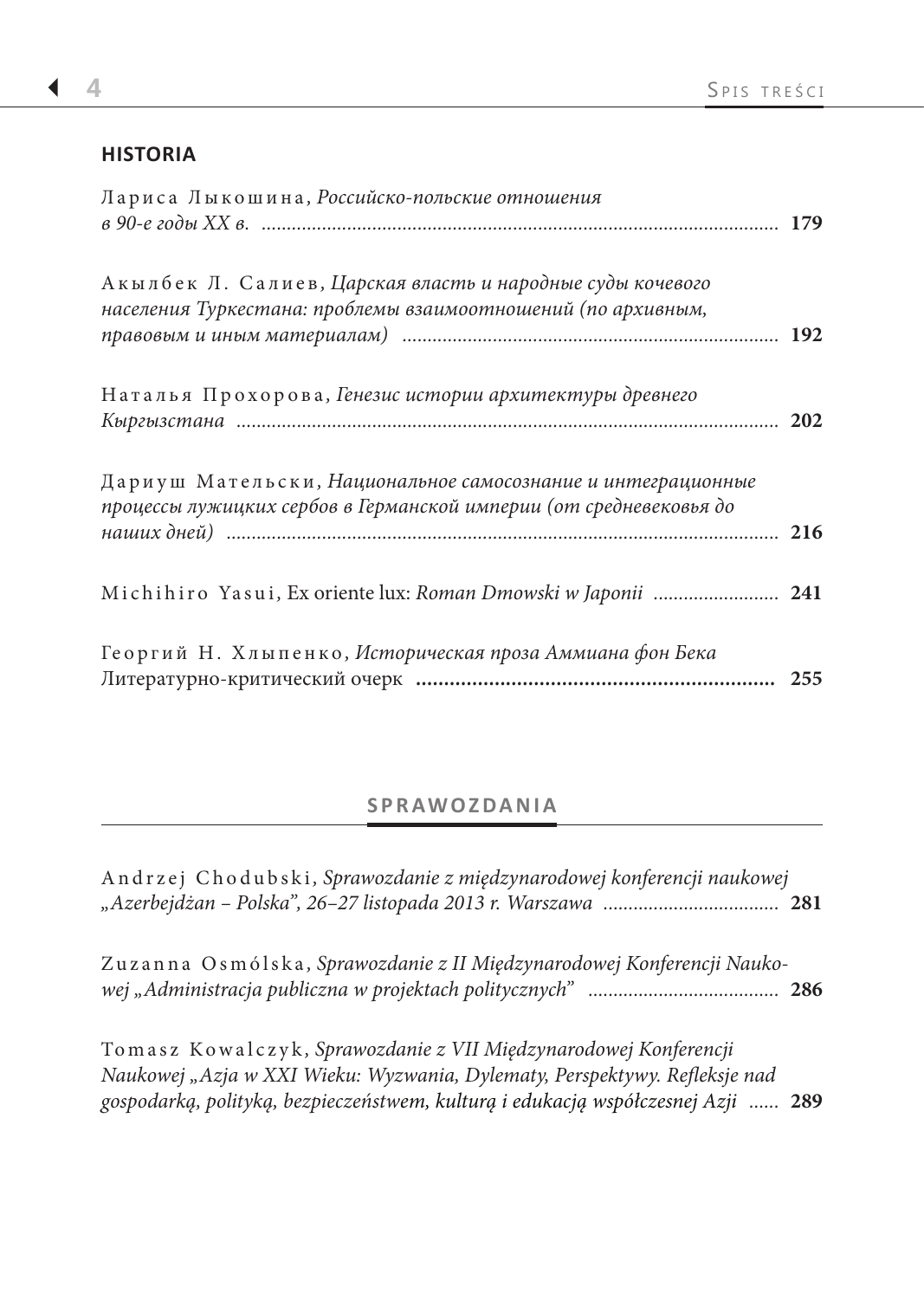#### **RECENZJE**

Iwona Massaka (rec.)*, Swietłana Michajłowna Czerwonnaja, Iz emigrantskoj dali spasti otcziznu. Litowskoje iskusstwo i litowskije chudożniki w emigracyi (1940–1990), Wydawnictwo "Progress–Tradicyja", Moskwa 2012, ss. 565.* ........... **291**

| Joanna Rak (rec.), Joanna Marszałek-Kawa (red.), Oblicza polityki azjatyc-    |  |
|-------------------------------------------------------------------------------|--|
| kiej. Szanse i bariery, Wydawnictwo Adam Marszałek, Toruń 2013, ss. 410.  295 |  |
|                                                                               |  |

| Monika Potkańska (rec.), Reality of Politics. Estimates - Comments - |  |
|----------------------------------------------------------------------|--|
|                                                                      |  |

#### **VARIA**

| Przemysław Benken, Ciekawy przyczynek do historii stosunków polsko-wiet-<br>namskich. Dokument o współpracy między Ministerstwem Spraw Wewnętrznych<br>Polskiej Rzeczypospolitej Ludowej a Ministerstwem Spraw Wewnętrznych Socjali- |  |
|--------------------------------------------------------------------------------------------------------------------------------------------------------------------------------------------------------------------------------------|--|
|                                                                                                                                                                                                                                      |  |
| List otwarty współpracowników Instytutu Gospodarki Międzynarodowej i Stosun-                                                                                                                                                         |  |
|                                                                                                                                                                                                                                      |  |

| Autorz |  |
|--------|--|
|        |  |

| Informacie dla autorów |  |  |
|------------------------|--|--|
|------------------------|--|--|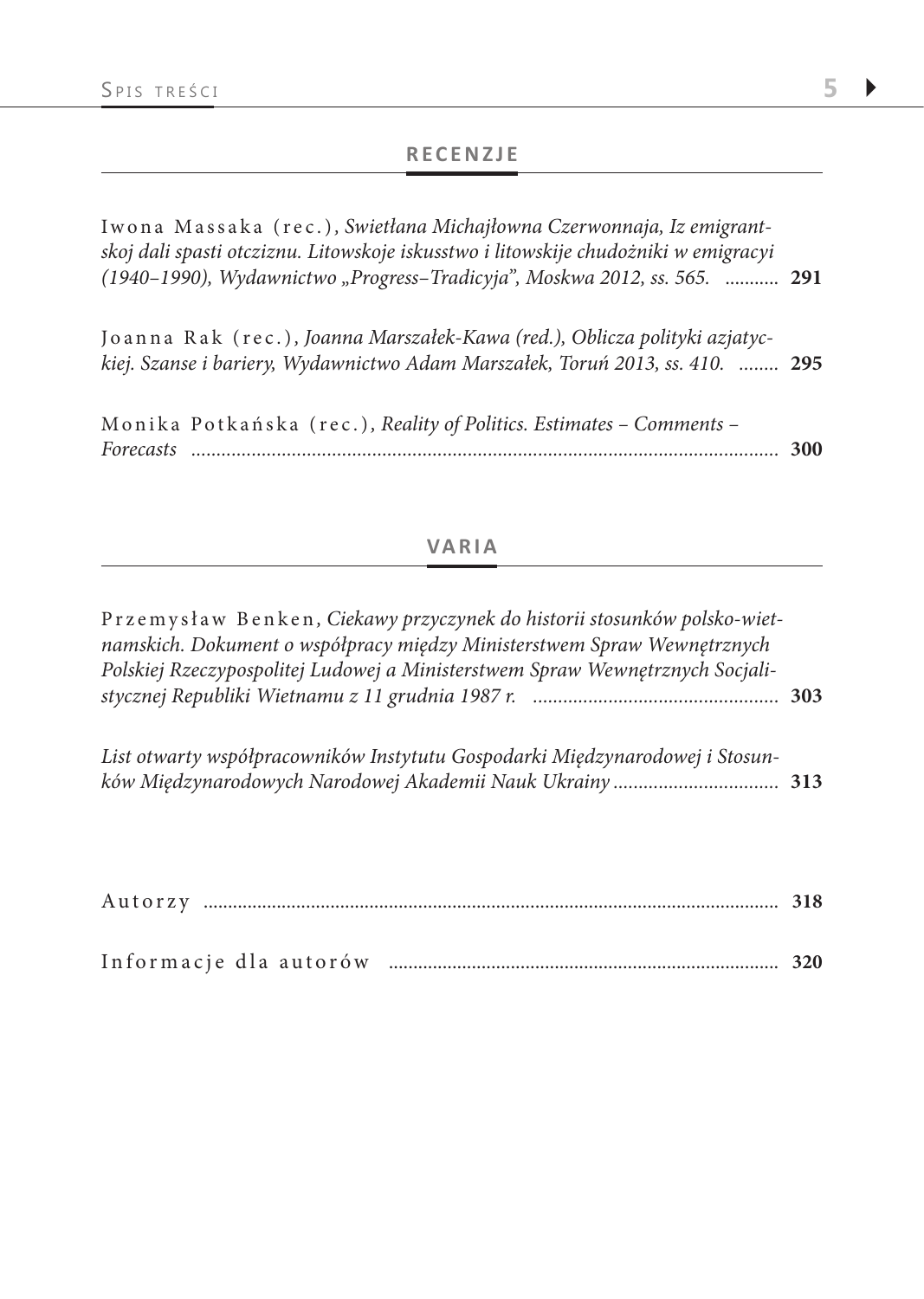# **CONTENTS**

|  |  | From the Editor |  |  |  |
|--|--|-----------------|--|--|--|
|--|--|-----------------|--|--|--|

# **ARTICLES**

## **POLITICS**

| Akmal Saidov, The constitution of the Republic of Poland in the eyes of an Uzbek |  |
|----------------------------------------------------------------------------------|--|
| Khatira Ibrahimova, Heydar Aliyev's role in the formation of religious tolerance |  |
| Rafał Czachor, South Ossetian political elites and the idea of independence  52  |  |
| Maciej Franz, USS Mount Whitney with another "visit" on the Black Sea  67        |  |
| Michał Banaś, Competitive authoritarianism in the Ukraine during the presi-      |  |
| <b>ECONOMY</b>                                                                   |  |
| Arkadiusz Czwołek, Modernisation prospects for the Byelorussian energy           |  |
| Maciej Zblewski, Russia's energy policy as a part of Russian foreign policy  129 |  |
| Nataliia V. Slobodian, Energetically factor in Russian-American Relation: ener-  |  |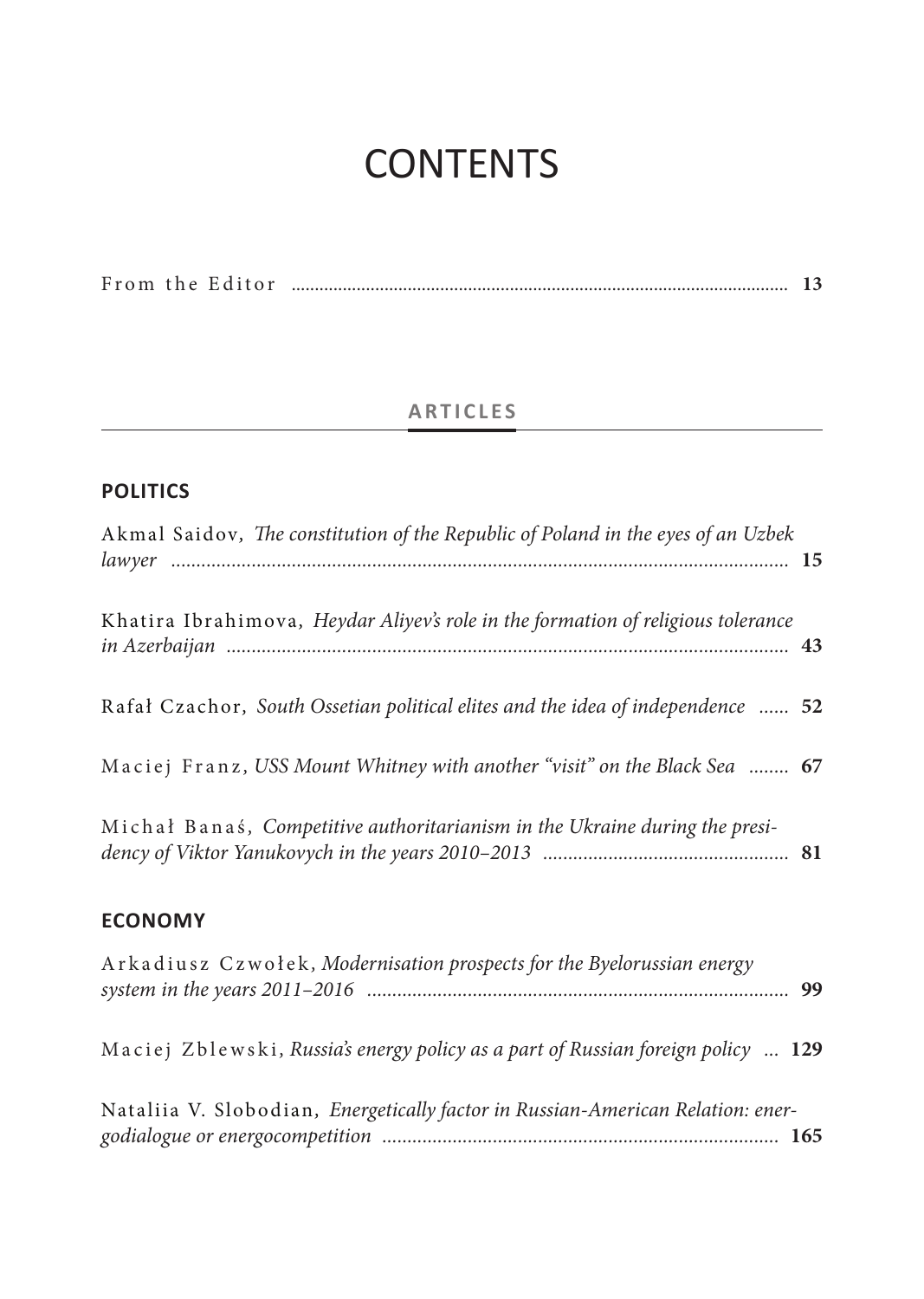#### **HISTORY**

| Larissa Lykoshin, Russian-Polish relations in the 90ies of the $20^{th}$ century  179                                                                                  |  |
|------------------------------------------------------------------------------------------------------------------------------------------------------------------------|--|
| Akilbek L. Saliev, Imperial power and national courts of the nomadic popula-<br>tion of Turkestan: problems of relations (on archival, legal and other materials)  192 |  |
| Natalia Prokhorova, Genesis stories of ancient architecture Kyrgyzstan  202                                                                                            |  |
| Dariusz Matelski, National identity and integration processes of the Sorbs in<br>German Empire. Part I: From the Middle Ages to the First World War                    |  |
| Michihiro Yasui, Ex oriente lux: Roman Dmowski in Japan  241                                                                                                           |  |
|                                                                                                                                                                        |  |

#### **REPORTS**

| Andrzej Chodubski, Report from the International Scientific Conference    |     |
|---------------------------------------------------------------------------|-----|
| Zuzanna Osmólska, Report from the 2nd International Scientific Conference | 286 |

Tomasz Kowalczyk *, Report from the 7th International Scientific Conference "Asia in the 21st Century: Challenges, Dilemmas, Prospects. Thoughts on the Economy, Politics, Security, Culture and Education of Contemporary Asia" ..........* **289**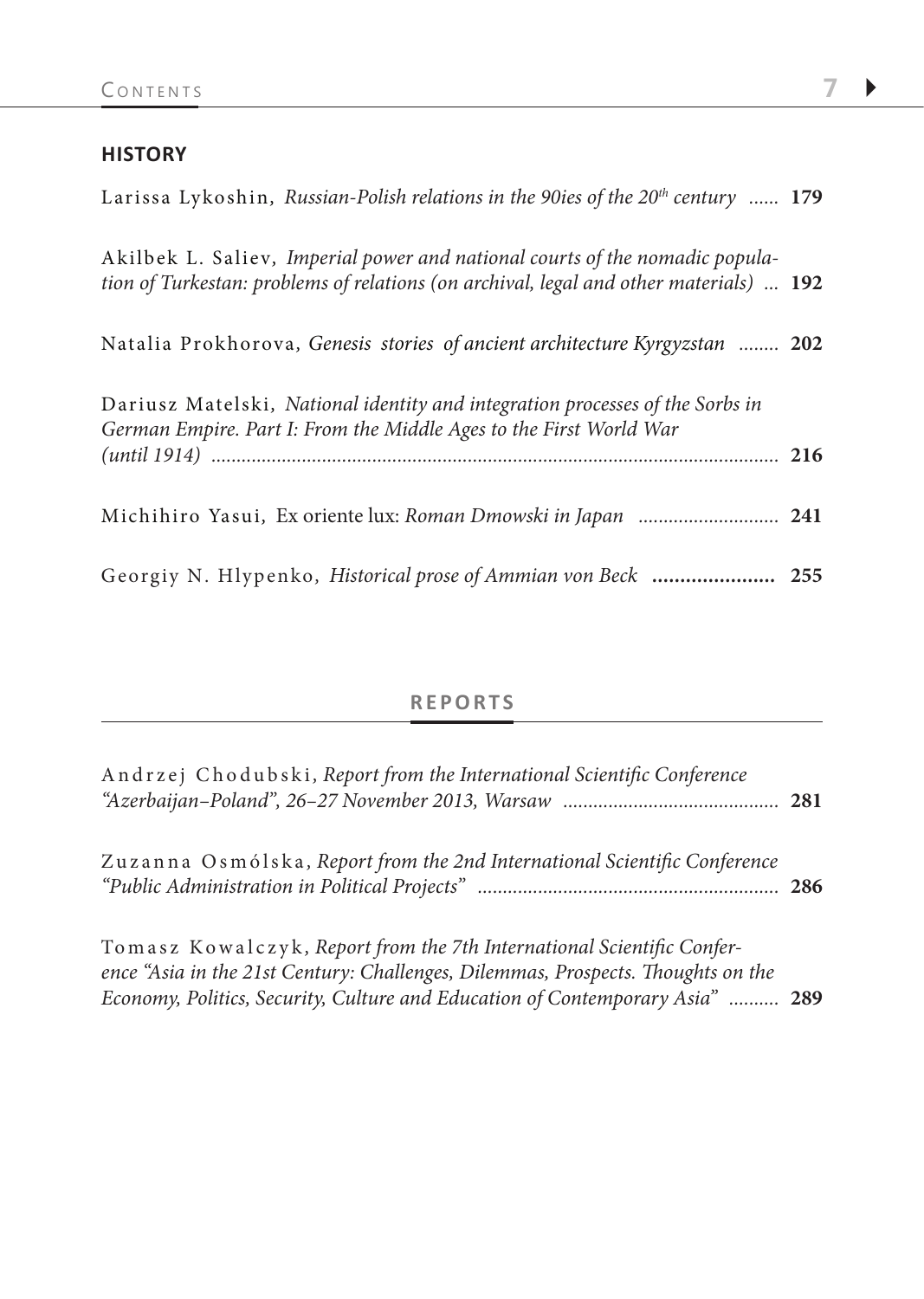## **REVIEWS**

| Iwona Massaka, Review of the book Iz emigrantskoy dali spasti otchiznu.<br>Litovskoye isskustvo i litovskye khudozhniki v emigracyi (1940–1990)  291 |            |
|------------------------------------------------------------------------------------------------------------------------------------------------------|------------|
| Joanna Rak, Review of the book Faces of Asian Policy. Opportunities                                                                                  | 295        |
| Monika Potkańska, Review of the scientific magazine Reality of Politics. Esti-                                                                       | <b>300</b> |

### **VARIA**

| Przemysław Benken, An Interesting Contribution to the Polish-Vietnamese                |  |
|----------------------------------------------------------------------------------------|--|
| History. A Documentary on Cooperation Between the Polish People's Republic's Mi-       |  |
| nistry of Internal Affairs and the Ministry of Internal Affairs of the Socialist Repu- |  |
|                                                                                        |  |
|                                                                                        |  |
| An open letter from the employees of the Institute of International Economy and In-    |  |
| ternational Relations of the National Academy of Sciences of Ukraine  311              |  |

| Authors |  |
|---------|--|
|         |  |

| Information for authors |  |  |  |  |
|-------------------------|--|--|--|--|
|-------------------------|--|--|--|--|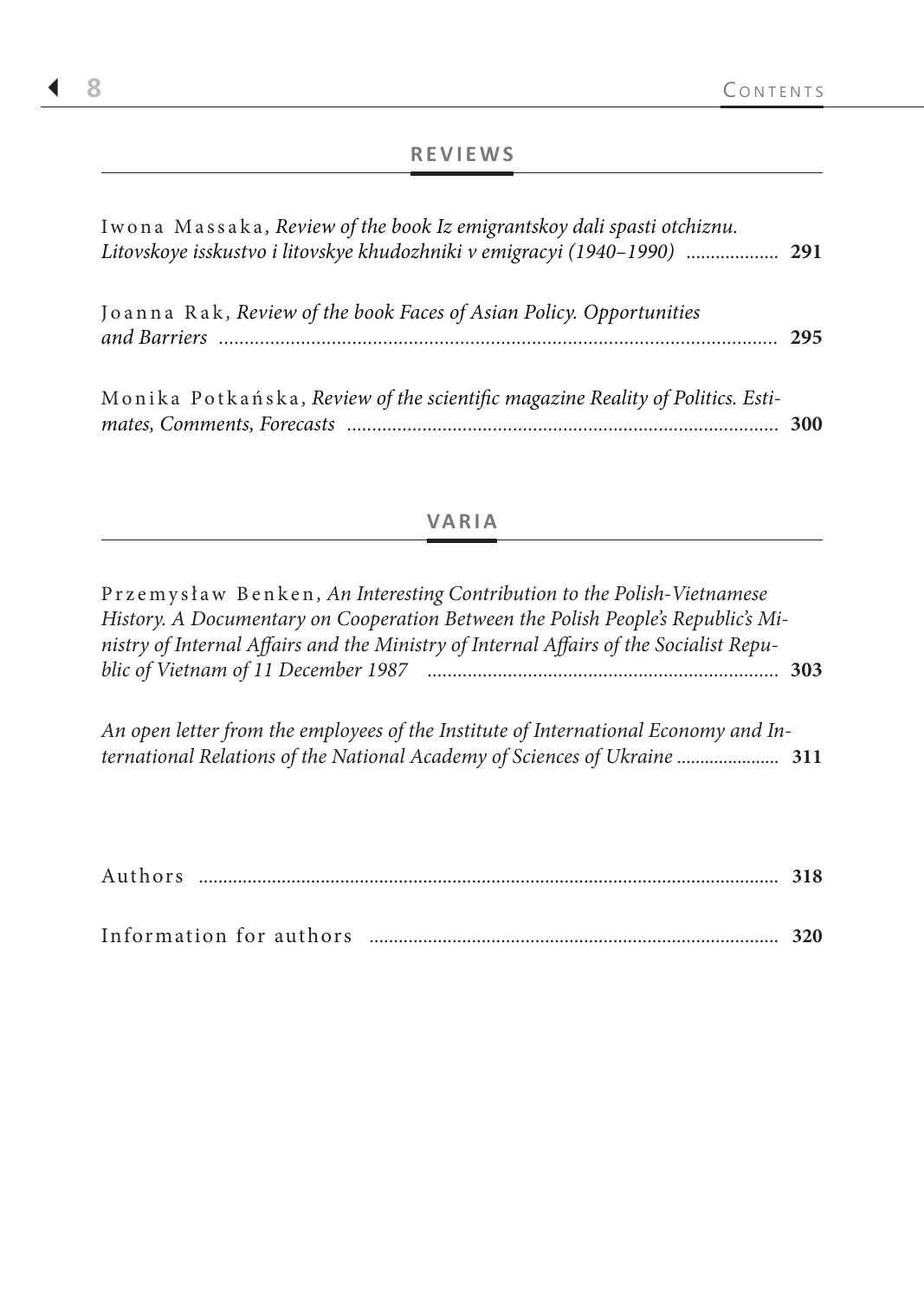# **ОГЛАВЛЕНИЕ**

|  | От Редактора |  |  |  |
|--|--------------|--|--|--|
|--|--------------|--|--|--|

# **СТАТЬИ**

## ПОЛИТИКА

| Акмаль Саидов, Конституции Республики Польши глазами узбекского      |  |
|----------------------------------------------------------------------|--|
| Хатира М. Ибрагимова, Роль Гейдара Алиева в становлении              |  |
| Рафал Цсачор, Южноосетинские политические элиты и идея               |  |
| Мацей Франц, USS "Mont Whitney" с другим «визита» на Черном Море  67 |  |
| Майкл Банас, Конкурентная авторитаризм в Украине во время            |  |
| <b>ЭКОНОМИКА</b>                                                     |  |
| Аркадиуш Чволек, Перспективы модернизации белорусской энергетики     |  |
| Мацей Зблевский, Энергетическая политика России, как часть русской   |  |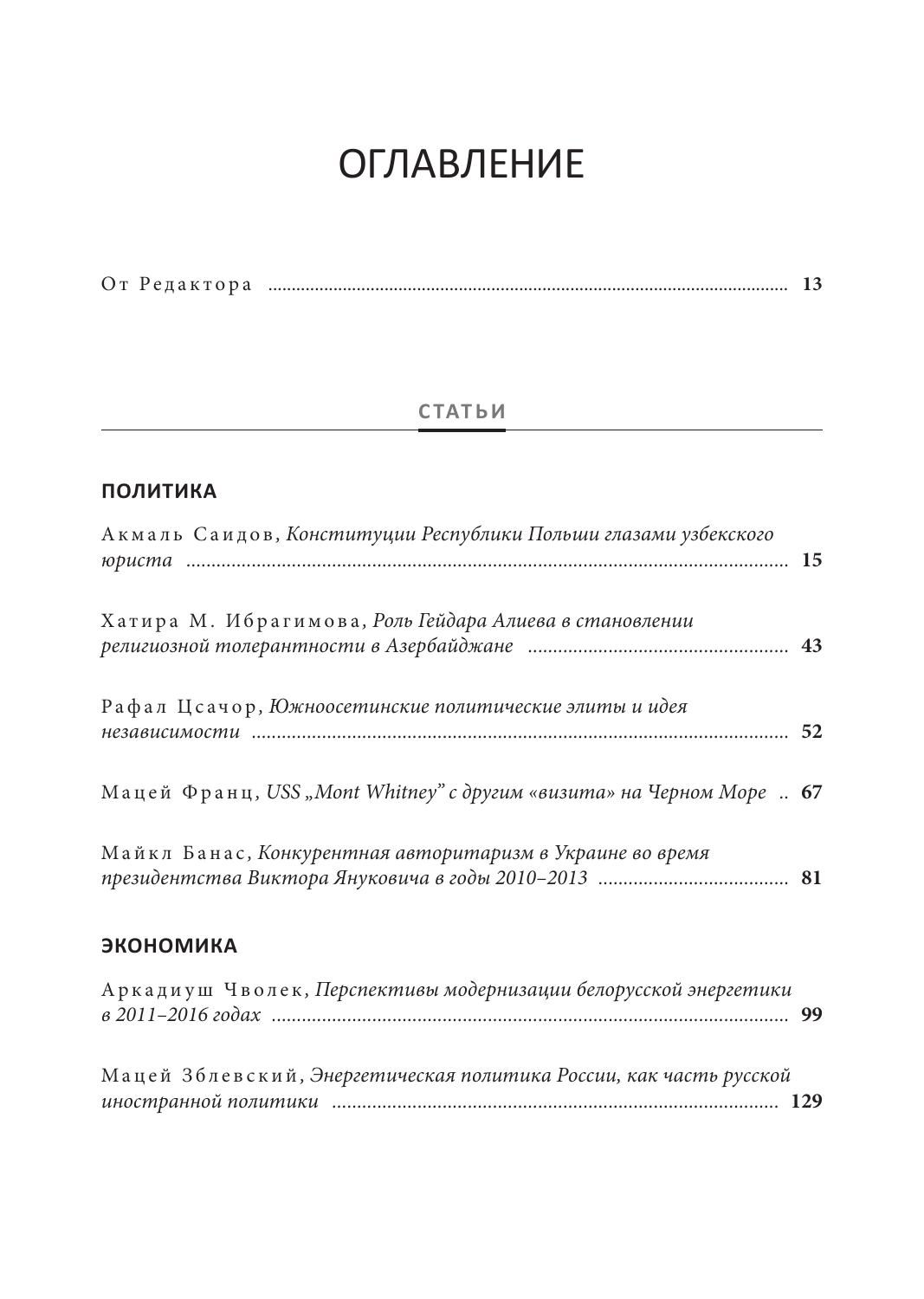| Наталия В. Слободян, Энергетический фактор в российско-<br>американских отношениях: энергодиалог или энергоконкуренция  165             |  |
|-----------------------------------------------------------------------------------------------------------------------------------------|--|
| <b>ИСТОРИЯ</b>                                                                                                                          |  |
| Лариса Лыкошина, Российско-польские отношения в 90-е годы XX в.  179                                                                    |  |
| Акылбек Л. Салиев, Царская власть и народные суды кочевого<br>населения Туркестана: проблемы взаимоотношений (по архивным,              |  |
| Наталья Прохорова, Генезис истории архитектуры древнего                                                                                 |  |
| Дариуш Мателски, Национальное самосознание и интеграционные<br>процессы лужицких сербов в Германской империи. Часть І: От средневековья |  |
| Мичихиро Ясуи, Ex oriente lux: Роман Дмовский в Японии в 1904 г.  241                                                                   |  |
| Георгий Н. Хлыпенко, Историческая проза Аммиана фон Бека  255                                                                           |  |

## **СООБЩЕНИЯ**

| Анджей Ходубский, Отчет из международной научной конференции                                                                                                                       |     |
|------------------------------------------------------------------------------------------------------------------------------------------------------------------------------------|-----|
| Зузанна Осмулская, Отчет из Второй Международной научной<br>конференции "Публичная администрация в политических проектах"  286                                                     |     |
| Томаш Ковальчик, Отчет из Седьмой Международной научно<br>конференции "Азия XXI века: проблемы, дилеммы, перспективы.<br>Размышления о экономике, политике, безопасности, культуре | 289 |